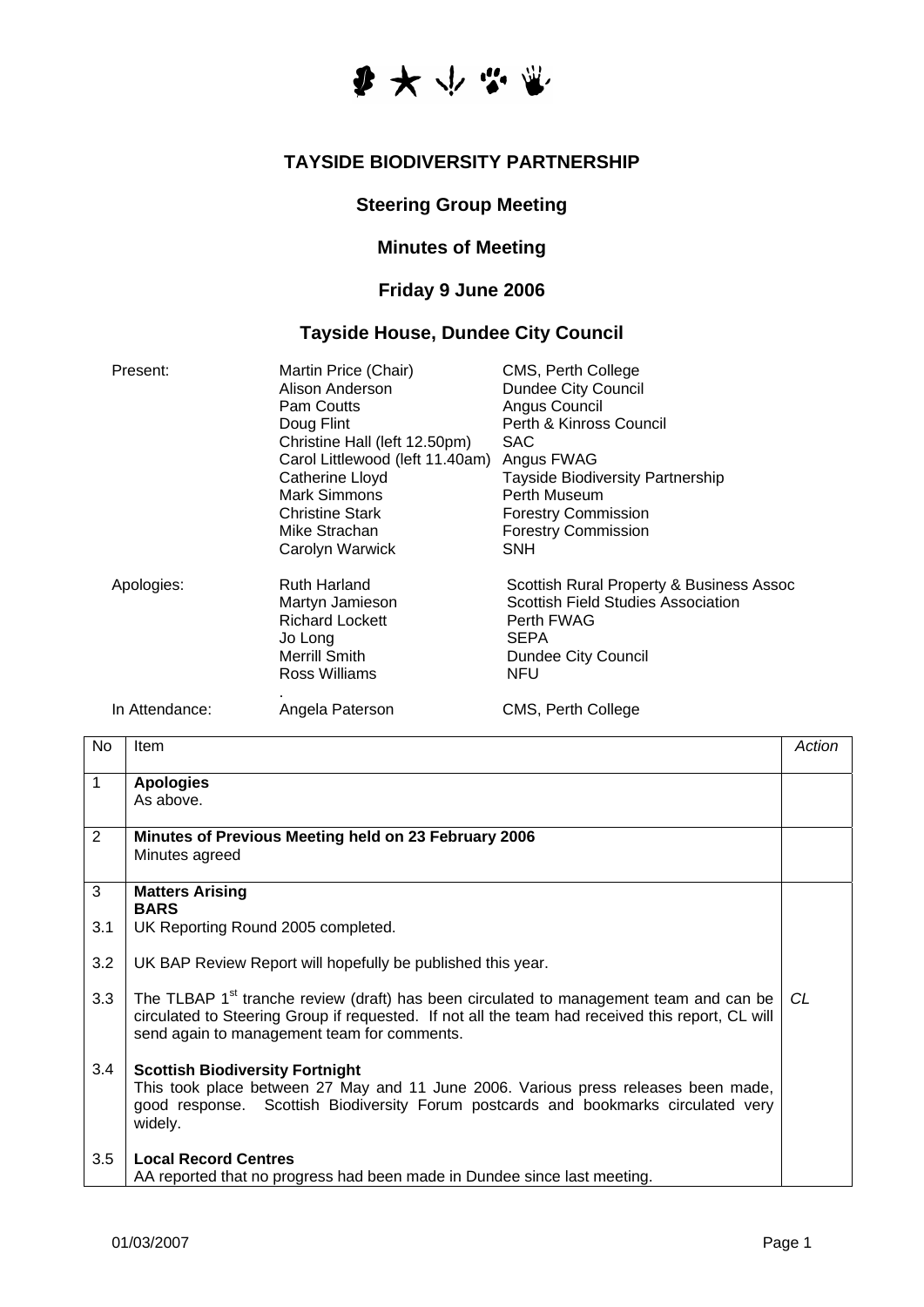| 3.6<br>3.7 | CW provided an update for the meeting. More work is required on the draft SNH guidance<br>and it is likely to be later in year before it is completed. The National Strategy Team are<br>dealing with this issue and CW will keep the team updated.<br>PC indicated that there had been no progress in Angus, they are waiting on the SNH review.                                                                                                                                                                                                                                                                                                                                                                                                                                                                                                                                                                                                                                                                                                                                                                                                                                                                                                                                                                                                                                                                                                                          | <b>CW</b>  |
|------------|----------------------------------------------------------------------------------------------------------------------------------------------------------------------------------------------------------------------------------------------------------------------------------------------------------------------------------------------------------------------------------------------------------------------------------------------------------------------------------------------------------------------------------------------------------------------------------------------------------------------------------------------------------------------------------------------------------------------------------------------------------------------------------------------------------------------------------------------------------------------------------------------------------------------------------------------------------------------------------------------------------------------------------------------------------------------------------------------------------------------------------------------------------------------------------------------------------------------------------------------------------------------------------------------------------------------------------------------------------------------------------------------------------------------------------------------------------------------------|------------|
|            | Add 'Local Record Centres' on to the Agenda for next Steering Group Meeting.                                                                                                                                                                                                                                                                                                                                                                                                                                                                                                                                                                                                                                                                                                                                                                                                                                                                                                                                                                                                                                                                                                                                                                                                                                                                                                                                                                                               | AP         |
| 4          | <b>Reports from Sub Group Leaders</b><br>Upland and Water & Wetlands reports circulated at meeting                                                                                                                                                                                                                                                                                                                                                                                                                                                                                                                                                                                                                                                                                                                                                                                                                                                                                                                                                                                                                                                                                                                                                                                                                                                                                                                                                                         |            |
| 4.1        | <b>Woodlands - Mike Strachan</b><br>Report previously circulated (copy attached)<br>In 2007 a new grants scheme will be introduced. Consultation document now<br>emailed to all and MS urged everyone to comment on this (by 27 <sup>th</sup> June at the<br>latest).<br>Christine Stark, new BIFF project officer attended meeting. MP welcomed CS to the<br>$\bullet$<br>meeting and it was agreed that we would be pleased to welcome her on to the                                                                                                                                                                                                                                                                                                                                                                                                                                                                                                                                                                                                                                                                                                                                                                                                                                                                                                                                                                                                                     | <b>ALL</b> |
|            | Steering Group Committee.<br>Juniper Day on 21 June, currently only approx 6 intending to attend, MS may<br>$\bullet$<br>consider rescheduling.<br>Tayside & Fife Red Squirrel Forum: there is still good interest in Tayside. 17 people<br>$\bullet$<br>attended the last meeting on 30 May.<br>MS and CS to attend a farm/forestry conference which will look at agri-forestry<br>$\bullet$<br>systems. They will also attend a non-timber forest products conference in Germany.<br>There has been a huge interest in the use of woodfuel in Tayside and there have<br>$\bullet$<br>been 5 successful applications for grant aid for woodchip.<br>On the point of launching a grant in Breadalbane - adding value to farm woodlands.<br>$\bullet$                                                                                                                                                                                                                                                                                                                                                                                                                                                                                                                                                                                                                                                                                                                       | <b>MS</b>  |
| 4.2        | <b>Farmlands - Christine Hall</b><br>CH reported that a meeting of the sub-group had been held on 2 June. HAPS and<br>SAPS had been discussed to see what was needed to bring them up-to-date and to<br>completion. The Scottish Lowland Barn Owl Forum, of which the Tayside LBAP is a<br>founding member, is awaiting news of a BAGS grant to cover projects across<br>Tayside, Fife, Clacks and Central Scotland.  CL advised that the Scottish Barn Owl<br>Forum would be meeting on 16 June. * Subsequent update - £25k BAGS grant<br>achieved for 3 year project.<br>The sub group are producing a response to the Scottish Rural Development<br>Programme.<br>The sub group have discussed the possibility of setting up a new project and it was<br>$\bullet$<br>agreed that they would look at grazing in uplands. This will also be discussed with<br>the Uplands sub group. It would look at farmed habitats and they would possibly try<br>to go with the calcareous grass project. Another meeting will be held to decide what<br>to do and they would then approach SNH with proposals. MP suggested the SITA<br>fund, however, they felt they were unlikely to succeed as they had previously<br>discussed the possibility of a barn owl project which proved ineligible for funding.<br>They will need to discuss with SNH and then landowners to identify actual sites.<br>A Barn Owl Interest Group meeting had also been held before sub group meeting. |            |
| 4.3        | <b>Uplands - Martyn Jamieson</b><br>Apologies received, CL tabled report at meeting on behalf of M Jamieson (copy attached).<br>'The Future of Upland Biodiversity Conference' will be held on 8 December at<br>Battleby. The call for papers has now gone out. (AP emailed to all Steering Group<br>members on 19/6/06).<br>Calcareous project already discussed by CH; agreed could be a joint project with<br>$\bullet$<br>upland sub group                                                                                                                                                                                                                                                                                                                                                                                                                                                                                                                                                                                                                                                                                                                                                                                                                                                                                                                                                                                                                             |            |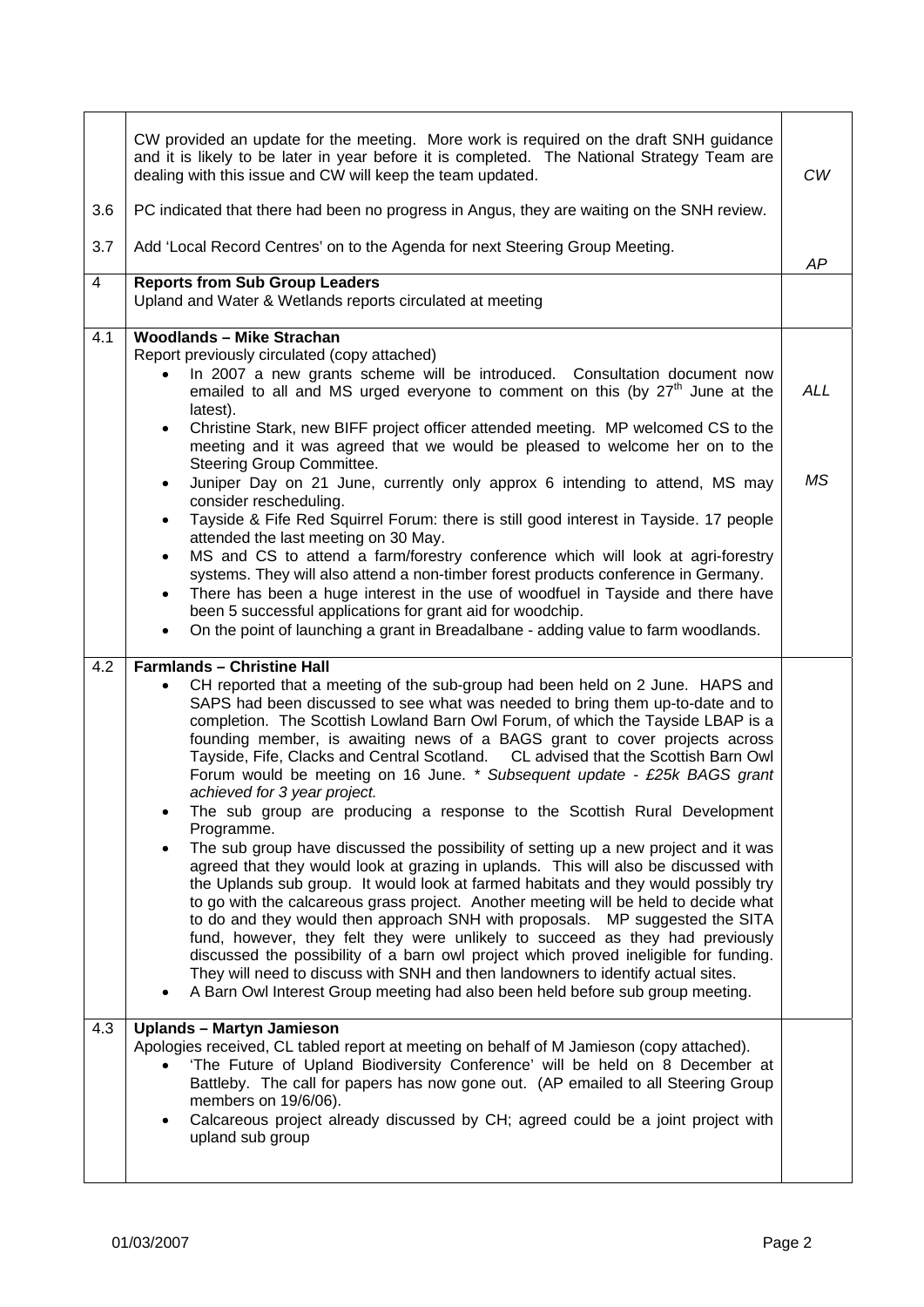| 4.4 | Water & Wetlands - Jo Long                                                                                                                                                                                                                                                                                                                                                                                                                                                                                                                                                                                                                                                                                                                                                                                                                                                                                                                                                                                                                                                                                                                                                                                                                                                                                                                                                                                                                                             |                 |
|-----|------------------------------------------------------------------------------------------------------------------------------------------------------------------------------------------------------------------------------------------------------------------------------------------------------------------------------------------------------------------------------------------------------------------------------------------------------------------------------------------------------------------------------------------------------------------------------------------------------------------------------------------------------------------------------------------------------------------------------------------------------------------------------------------------------------------------------------------------------------------------------------------------------------------------------------------------------------------------------------------------------------------------------------------------------------------------------------------------------------------------------------------------------------------------------------------------------------------------------------------------------------------------------------------------------------------------------------------------------------------------------------------------------------------------------------------------------------------------|-----------------|
|     | Apologies received from JL; report tabled at the meeting (copy attached) and CL discussed<br>Conference on fish stocks and predators: it was suggested that the Partnership<br>could provide a non-confrontational host to a discussion of this contentious issue<br>between fisheries interests, RSPB, SNH etc. National or Tayside issue, or both, any<br>comments would be welcomed? Predators being considered could be seals,<br>cormorants, etc. CW will mention to Denise Reid at SNH.<br>The Partnership are already committed to holding a second River Engineering<br>$\bullet$<br>conference in June 2007. It was considered a good idea to highlight the fish stocks<br>and predators subject, but concern as to where the resources would come from. It<br>was suggested that funding may be available through Alistair Stephens from Scottish<br>& Southern, as this had been his idea. His suggestion was to hold it in winter 2006.<br>Agreed that if he can find resources and time, then can go ahead. If thinking<br>nationally, the next meeting of RLUWG will be held on 3 August 2006 and it may be<br>worth looking at the Implementation Plan to see if this could fit in. CL agreed to look<br>at the Plan and give comments to MP by 16 June; he can then put the item on the<br>RLUWG agenda. * Subsequent update - Alistair Stephens does not have time to<br>organise this meeting, so it will not be reported to the RLUWG at this time. | <b>CW</b><br>CL |
| 4.5 | <b>Coast &amp; Estuary</b>                                                                                                                                                                                                                                                                                                                                                                                                                                                                                                                                                                                                                                                                                                                                                                                                                                                                                                                                                                                                                                                                                                                                                                                                                                                                                                                                                                                                                                             |                 |
|     | Report previously circulated (copy attached). CL provided short update<br>No group leader as yet, waiting news of appointment of Tay Estuary Forum Project                                                                                                                                                                                                                                                                                                                                                                                                                                                                                                                                                                                                                                                                                                                                                                                                                                                                                                                                                                                                                                                                                                                                                                                                                                                                                                             |                 |
|     | Officer (post advertised on 2 June)<br>Two estuarine projects have been successful in recent TBAF applications - the<br>$\bullet$                                                                                                                                                                                                                                                                                                                                                                                                                                                                                                                                                                                                                                                                                                                                                                                                                                                                                                                                                                                                                                                                                                                                                                                                                                                                                                                                      |                 |
|     | RSPB's Tay Reedbed Enhancement Project (£26,000) and the Tay Ringing Group's<br>Tay Reedbed Management Project (£1,890)                                                                                                                                                                                                                                                                                                                                                                                                                                                                                                                                                                                                                                                                                                                                                                                                                                                                                                                                                                                                                                                                                                                                                                                                                                                                                                                                                |                 |
|     | Little Tern Breeding Site Protection Project (Montrose): £6,000 funding agreed from<br>$\bullet$<br>TBAF 3 <sup>rd</sup> Round, subject to Entrust approval.                                                                                                                                                                                                                                                                                                                                                                                                                                                                                                                                                                                                                                                                                                                                                                                                                                                                                                                                                                                                                                                                                                                                                                                                                                                                                                           |                 |
|     | CW indicated that Rhona Thomson is taking over from David Mitchell; she will be<br>$\bullet$<br>based in Airlie and will be joining as a member of the sub group.                                                                                                                                                                                                                                                                                                                                                                                                                                                                                                                                                                                                                                                                                                                                                                                                                                                                                                                                                                                                                                                                                                                                                                                                                                                                                                      |                 |
|     |                                                                                                                                                                                                                                                                                                                                                                                                                                                                                                                                                                                                                                                                                                                                                                                                                                                                                                                                                                                                                                                                                                                                                                                                                                                                                                                                                                                                                                                                        |                 |
| 4.6 | Urban - Alison Anderson<br>Reported previously circulated (copy attached).                                                                                                                                                                                                                                                                                                                                                                                                                                                                                                                                                                                                                                                                                                                                                                                                                                                                                                                                                                                                                                                                                                                                                                                                                                                                                                                                                                                             |                 |
|     | CL added that a Swift Day in Perth will be held on 20 June comprising a Swift<br>Interest Group meeting in the morning and workshop for planners, developers, etc<br>and then a practical training session round Perth, and culminating in an evening walk<br>for the public.                                                                                                                                                                                                                                                                                                                                                                                                                                                                                                                                                                                                                                                                                                                                                                                                                                                                                                                                                                                                                                                                                                                                                                                          |                 |
|     | AA asked about an SNH representative for the Urban group. CW will discuss,                                                                                                                                                                                                                                                                                                                                                                                                                                                                                                                                                                                                                                                                                                                                                                                                                                                                                                                                                                                                                                                                                                                                                                                                                                                                                                                                                                                             | CW              |
|     | previously David Mitchell was a member of the sub group.<br>MP, few items mentioned on report about funding needed; Green graveyard leaflet                                                                                                                                                                                                                                                                                                                                                                                                                                                                                                                                                                                                                                                                                                                                                                                                                                                                                                                                                                                                                                                                                                                                                                                                                                                                                                                            |                 |
|     | would require funding. CW indicated that SNH have some money available for small<br>projects (£200/£300) that could help with leaflets, etc, and that can be accessed                                                                                                                                                                                                                                                                                                                                                                                                                                                                                                                                                                                                                                                                                                                                                                                                                                                                                                                                                                                                                                                                                                                                                                                                                                                                                                  |                 |
|     | quickly. MP will approach re uplands conference.<br>Open day for St Magdalene's Hill, Perth will be held in 2 weeks' time.                                                                                                                                                                                                                                                                                                                                                                                                                                                                                                                                                                                                                                                                                                                                                                                                                                                                                                                                                                                                                                                                                                                                                                                                                                                                                                                                             | ΜP              |
| 4.7 | <b>Education - Catherine Lloyd</b>                                                                                                                                                                                                                                                                                                                                                                                                                                                                                                                                                                                                                                                                                                                                                                                                                                                                                                                                                                                                                                                                                                                                                                                                                                                                                                                                                                                                                                     |                 |
|     | Report previously circulated (copy attached).<br>Next meeting will be held in July                                                                                                                                                                                                                                                                                                                                                                                                                                                                                                                                                                                                                                                                                                                                                                                                                                                                                                                                                                                                                                                                                                                                                                                                                                                                                                                                                                                     |                 |
|     | Website continues to be popular, with excellent feedback. It has recently achieved<br>$\bullet$                                                                                                                                                                                                                                                                                                                                                                                                                                                                                                                                                                                                                                                                                                                                                                                                                                                                                                                                                                                                                                                                                                                                                                                                                                                                                                                                                                        |                 |
|     | 100,000 hits, within a year of launching.<br>The Clackmannanshire school calendar passed round by CW at meeting; this was<br>$\bullet$                                                                                                                                                                                                                                                                                                                                                                                                                                                                                                                                                                                                                                                                                                                                                                                                                                                                                                                                                                                                                                                                                                                                                                                                                                                                                                                                 |                 |
|     | distributed to every schoolchild in Clackmannanshire. As there are many more<br>children in Tayside, would maybe have to consider targeting particular years or link<br>to eco schools.                                                                                                                                                                                                                                                                                                                                                                                                                                                                                                                                                                                                                                                                                                                                                                                                                                                                                                                                                                                                                                                                                                                                                                                                                                                                                |                 |
|     | M Simmons mentioned that the Tayside RIGS Group have now been renamed<br><b>Tayside Geodiversity</b>                                                                                                                                                                                                                                                                                                                                                                                                                                                                                                                                                                                                                                                                                                                                                                                                                                                                                                                                                                                                                                                                                                                                                                                                                                                                                                                                                                   |                 |
|     | Corsiehill Quarry at Kinnoull is currently Tayside Geodiversity's main project. Follow<br>up projects are possibly sea cliffs, Angus and Dundee Law leaflet. These are initial                                                                                                                                                                                                                                                                                                                                                                                                                                                                                                                                                                                                                                                                                                                                                                                                                                                                                                                                                                                                                                                                                                                                                                                                                                                                                         |                 |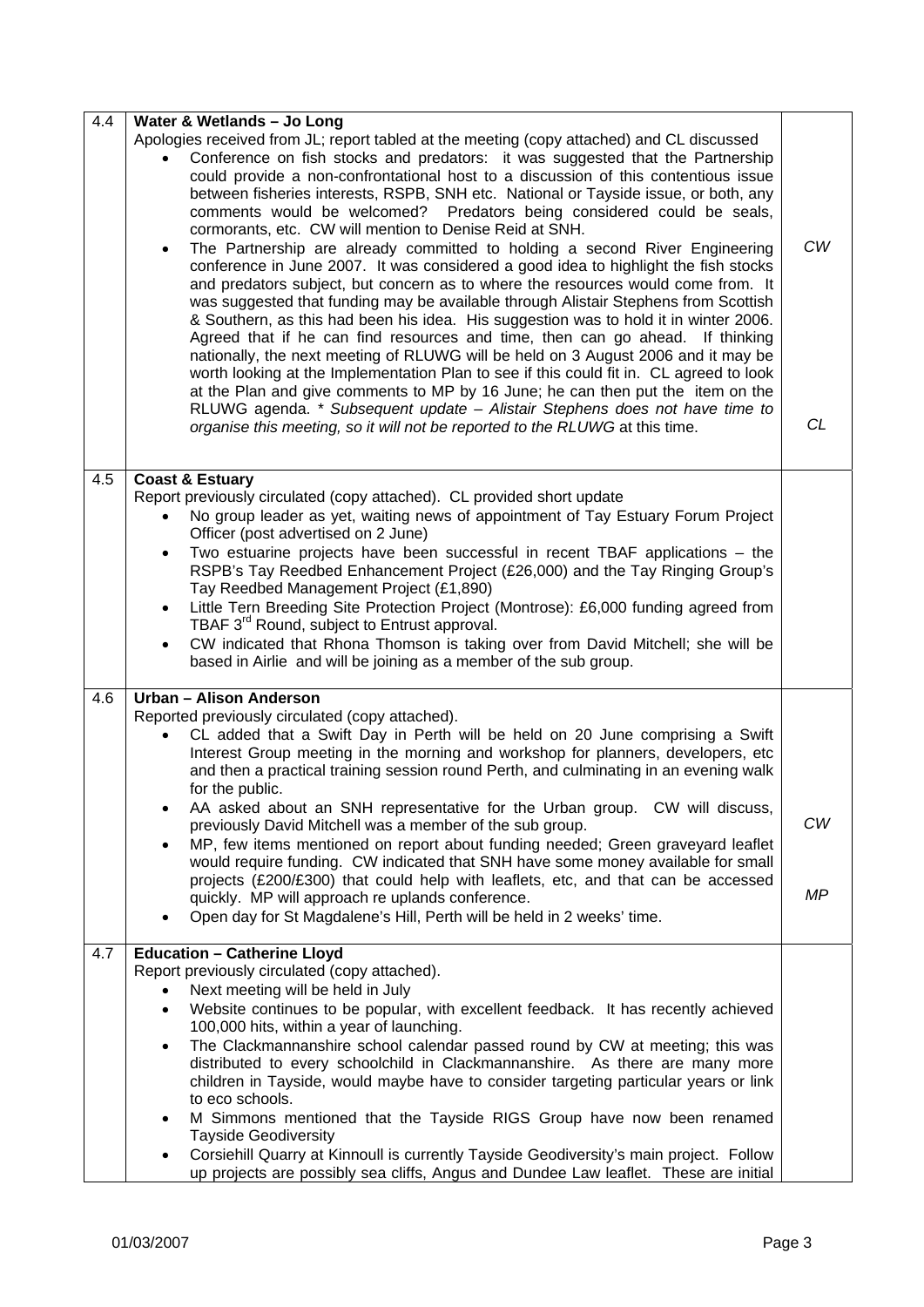|    | projects to get the group going                                                                                                                                                                                                                                                                                                                                                                                                                                                                                                                                                                                                                                                                                                                                                                                                                                                                                                                                                                                                                                                                                                                                                                                                                                                                                                                                                                                                                                                                                                                                                                                                                                                                                                                                                                                                                                                                                                                                                                                                                                                 |           |
|----|---------------------------------------------------------------------------------------------------------------------------------------------------------------------------------------------------------------------------------------------------------------------------------------------------------------------------------------------------------------------------------------------------------------------------------------------------------------------------------------------------------------------------------------------------------------------------------------------------------------------------------------------------------------------------------------------------------------------------------------------------------------------------------------------------------------------------------------------------------------------------------------------------------------------------------------------------------------------------------------------------------------------------------------------------------------------------------------------------------------------------------------------------------------------------------------------------------------------------------------------------------------------------------------------------------------------------------------------------------------------------------------------------------------------------------------------------------------------------------------------------------------------------------------------------------------------------------------------------------------------------------------------------------------------------------------------------------------------------------------------------------------------------------------------------------------------------------------------------------------------------------------------------------------------------------------------------------------------------------------------------------------------------------------------------------------------------------|-----------|
| 5. | <b>Finance</b><br>DF tabled finance report (copy attached)<br>DF discussed this spreadsheet which will go into annual report. Agreed that this<br>format provided was easier to read both for steering group and management team.<br>Printing - leaflets almost ready for delivery and this cost will then be spent (funding<br>$\bullet$<br>from Scottish Executive and the three local authorities has been ring-fenced for this<br>purpose)<br>Healthy balance for this year<br>$\bullet$<br>CL/DF to agree with financial team and set budget for this year<br>$\bullet$<br>Final year for the partnership, in terms of funding.<br>$\bullet$<br>Working groups (7) only £476 was spent during 2005-06. Money basically for<br>$\bullet$<br>facilitating sub group meetings, etc. Some funds have been held back from 2005-06<br>to pay towards the Barn Owl Newsletter and Green Graveyard leaflet.                                                                                                                                                                                                                                                                                                                                                                                                                                                                                                                                                                                                                                                                                                                                                                                                                                                                                                                                                                                                                                                                                                                                                                        | CL/DF     |
| 6. | <b>SITA Funding (TBAF - Tayside Biodiversity Action Fund)</b><br>MP provided an update. There are plenty of proposals being received and the<br>$\bullet$<br>majority are being funded. CL circulated summary at meeting of what has been<br>funded (copy attached). Etrust's rules/criteria confine what the money can be spent<br>on.<br>SITA/PQLT have changed the funding year from September to August rather than<br>$\bullet$<br>the financial year<br>7 in Perth, 6 in Angus and 3 in Dundee already approved:, i.e. Perth - 7 proejcts =<br>$\bullet$<br>£61,904; Angus - 6 projects = £25,265; Dundee - 3 projects = £13,600. More<br>applications from Dundee should be encouraged.<br>As the TBAF is very specific on types of projects that can be funded, may need to<br>$\bullet$<br>link in to SNH.<br>Many Dundee projects are education linked and therefore not suitable for TBAF<br>$\bullet$<br>funding.<br>Approved projects are 50% bird related, 40% forestry related.<br>$\bullet$<br>Farming sub group: their problem is that none of the proposed projects them fit the<br>criteria, they would need to go and out and do all the survey work first, and there are<br>also problems with funding in agricultural areas. A lot of the work is awareness<br>raising.<br>Needs to be discussed at sub groups how we can diversify our portfolio.<br>$\bullet$<br>Questioned whether TBAF could go back to SITA re Entrust - MP indicated that this<br>had already been done.<br>In the meantime, we need to work with the criteria and try and come up with<br>packages that meet the criteria. There is a biodiversity grant available through SNH<br>for grants under £10,000 (up to 50% match funding).<br>It was questioned whether the name of the fund is causing problems? Felt that the<br>$\bullet$<br>Guidelines make it clear what is available through it.<br>Few applications have been received from sub groups (however, this could due to<br>$\bullet$<br>the fact that applications have to be from legally constituted organisations) |           |
| 7. | <b>Website/Publications</b><br>CL already reported via earlier sub group reports.                                                                                                                                                                                                                                                                                                                                                                                                                                                                                                                                                                                                                                                                                                                                                                                                                                                                                                                                                                                                                                                                                                                                                                                                                                                                                                                                                                                                                                                                                                                                                                                                                                                                                                                                                                                                                                                                                                                                                                                               |           |
|    | Developers' and householders' guides - draft leaflets passed round the table, 3,000 of each<br>leaflet will go to local planning authority areas. They will go to planning departments and will<br>be issued with planning application forms; they will need to be available online also.                                                                                                                                                                                                                                                                                                                                                                                                                                                                                                                                                                                                                                                                                                                                                                                                                                                                                                                                                                                                                                                                                                                                                                                                                                                                                                                                                                                                                                                                                                                                                                                                                                                                                                                                                                                       | <b>CL</b> |
|    | Agreed that the leaflets should appear on the TBP website and the local authorities can add<br>a link to this from their own website. In this way, updates can be done quicker.                                                                                                                                                                                                                                                                                                                                                                                                                                                                                                                                                                                                                                                                                                                                                                                                                                                                                                                                                                                                                                                                                                                                                                                                                                                                                                                                                                                                                                                                                                                                                                                                                                                                                                                                                                                                                                                                                                 | <b>CL</b> |
|    | DF mentioned recent information received from the Scottish Executive. CW confirmed that<br>this states that the use of suspensive conditions for applications involving European<br>Protected Species is not acceptable and development should not commence until a survey                                                                                                                                                                                                                                                                                                                                                                                                                                                                                                                                                                                                                                                                                                                                                                                                                                                                                                                                                                                                                                                                                                                                                                                                                                                                                                                                                                                                                                                                                                                                                                                                                                                                                                                                                                                                      |           |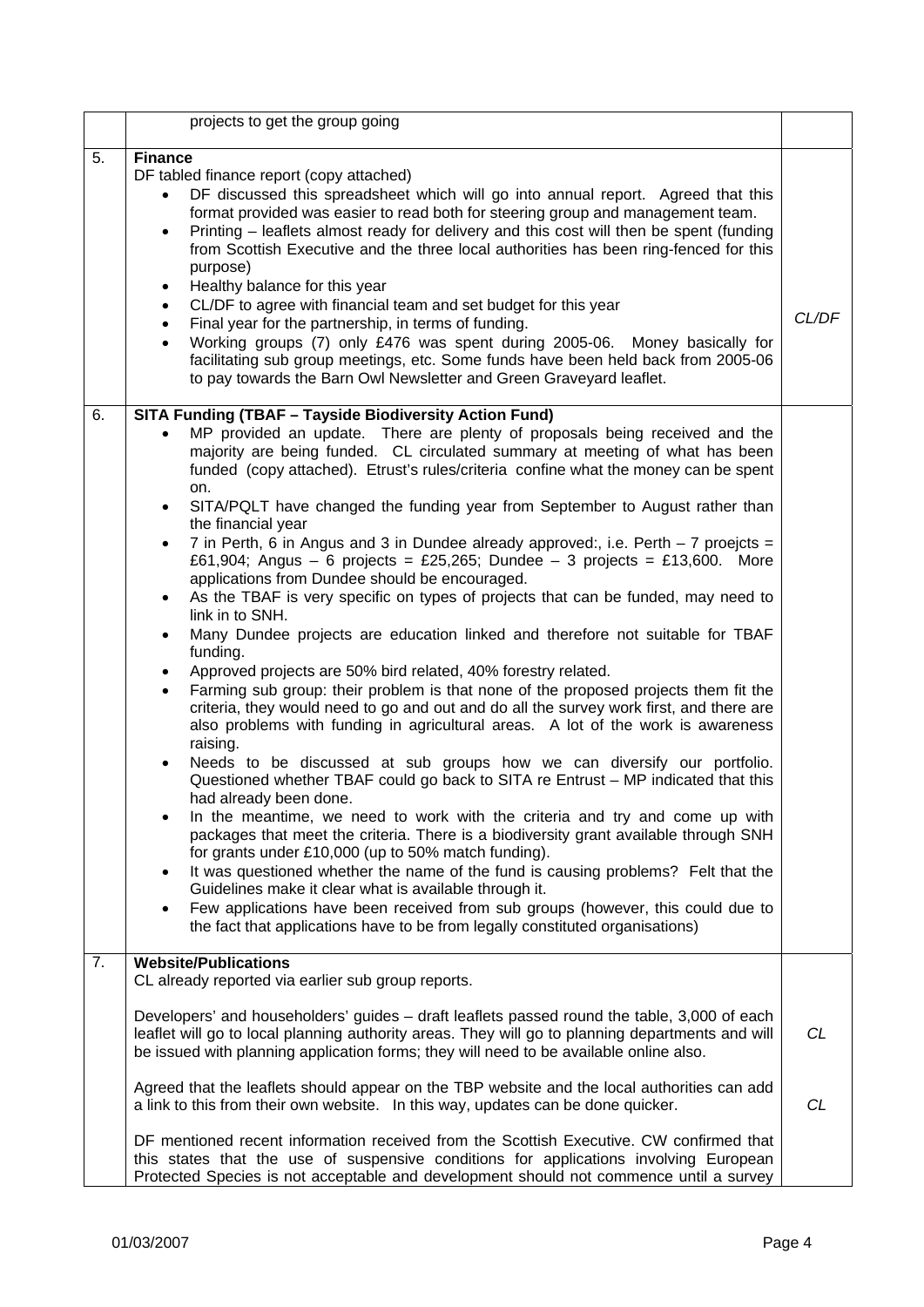|     | has been undertaken if EPS may be present on the site, prior to the determination of a<br>planning application. See the SE guidance "European Protected Species, Development<br>Plans and the Planning System; Interim guidance for Local Authorities on Licensing<br>Arrangement".                                                                                                                             |               |
|-----|-----------------------------------------------------------------------------------------------------------------------------------------------------------------------------------------------------------------------------------------------------------------------------------------------------------------------------------------------------------------------------------------------------------------|---------------|
| 8.  | <b>Local Sites Designation</b><br>CL circulated the document "Guidance on Establishing and Managing Local Nature<br>Conservation Site Systems in Scotland" published<br>by SNH (available<br>form<br>pubs@snh.gov.uk; tel 01738 444177)                                                                                                                                                                         |               |
|     | MP questioned how this linked to the LBAP? The expectation is that the partnership is<br>involved in this. Should we be proactive or wait for councils to come and tell the partnership<br>what they want?                                                                                                                                                                                                      |               |
|     | M Simmons, would like to see the group being proactive. Issue of local sites important for<br>various organisations, eg Tayside Geodiversity Group                                                                                                                                                                                                                                                              |               |
|     | MP suggested that it might be useful if we could have for next meeting whichever councils<br>have list/maps and which sub groups they link to.                                                                                                                                                                                                                                                                  |               |
|     | Action: agreed to leave on agenda for next time.                                                                                                                                                                                                                                                                                                                                                                | AP            |
|     | Helpful to know when local authorities reviewing local development plan. Document was<br>sent to CL and a copy should have been sent to everyone on Steering Group. If you don't<br>have a copy, please let CL know.                                                                                                                                                                                            |               |
| 9.  | <b>Future Plans for Partnership</b>                                                                                                                                                                                                                                                                                                                                                                             |               |
| 9.1 | <b>First Tranche Review</b><br>CL has a copy of the 1 <sup>st</sup> tranche review and will circulate to steering group members.<br>All comments from sub groups have been included, together with the findings from the two<br>day local authority workshops. The core/statutory duties are retained within the LBAP as a<br>generic list in an information box.                                               |               |
|     | Sub-groups should check each of the $1st$ tranche actions and rank them 1 to 4:<br>(1) statutory (as mentioned above),<br>(2) short term (actions will go on BARS),<br>(3) long term,<br>(4) proposed deletions.                                                                                                                                                                                                | Sub<br>Groups |
|     | Sub-group chairs should then approach Lead Partners to ensure agreement.                                                                                                                                                                                                                                                                                                                                        |               |
|     | <b>Future priorities</b><br>For action over the next 3 years, the following was agreed:                                                                                                                                                                                                                                                                                                                         |               |
|     | each sub group would be asked to come up with around 10 actions to be done over<br>the next $\overline{3}$ years (these may relate to $1st$ or $2nd$ tranche habitats and species, or<br>others)                                                                                                                                                                                                                | Sub<br>Groups |
|     | this should be a ranked list<br>$\bullet$<br>if it is an existing action, it should be cross-referenced<br>$\bullet$                                                                                                                                                                                                                                                                                            |               |
|     | each one should have a SMART target<br>$\bullet$<br>a lead partner needs to be identified for each target<br>$\bullet$                                                                                                                                                                                                                                                                                          |               |
|     | Add column to identify whether relevant to an action in the Tayside biodiversity<br>$\bullet$<br>action plan or for the Scottish list                                                                                                                                                                                                                                                                           |               |
|     | Habitat actions should be included as well as species ones<br>$\bullet$                                                                                                                                                                                                                                                                                                                                         |               |
|     | In preparation for each sub group meeting, inform every sub-group leader of the approach<br>we are going to take. CL to draft a form, together with an explanation of why we are doing<br>this, and circulate this to everyone. Sub groups may want to consider bringing forward the<br>date of their next meeting for this process. The proposed actions need to be discussed with<br>nominated lead partners. | CL            |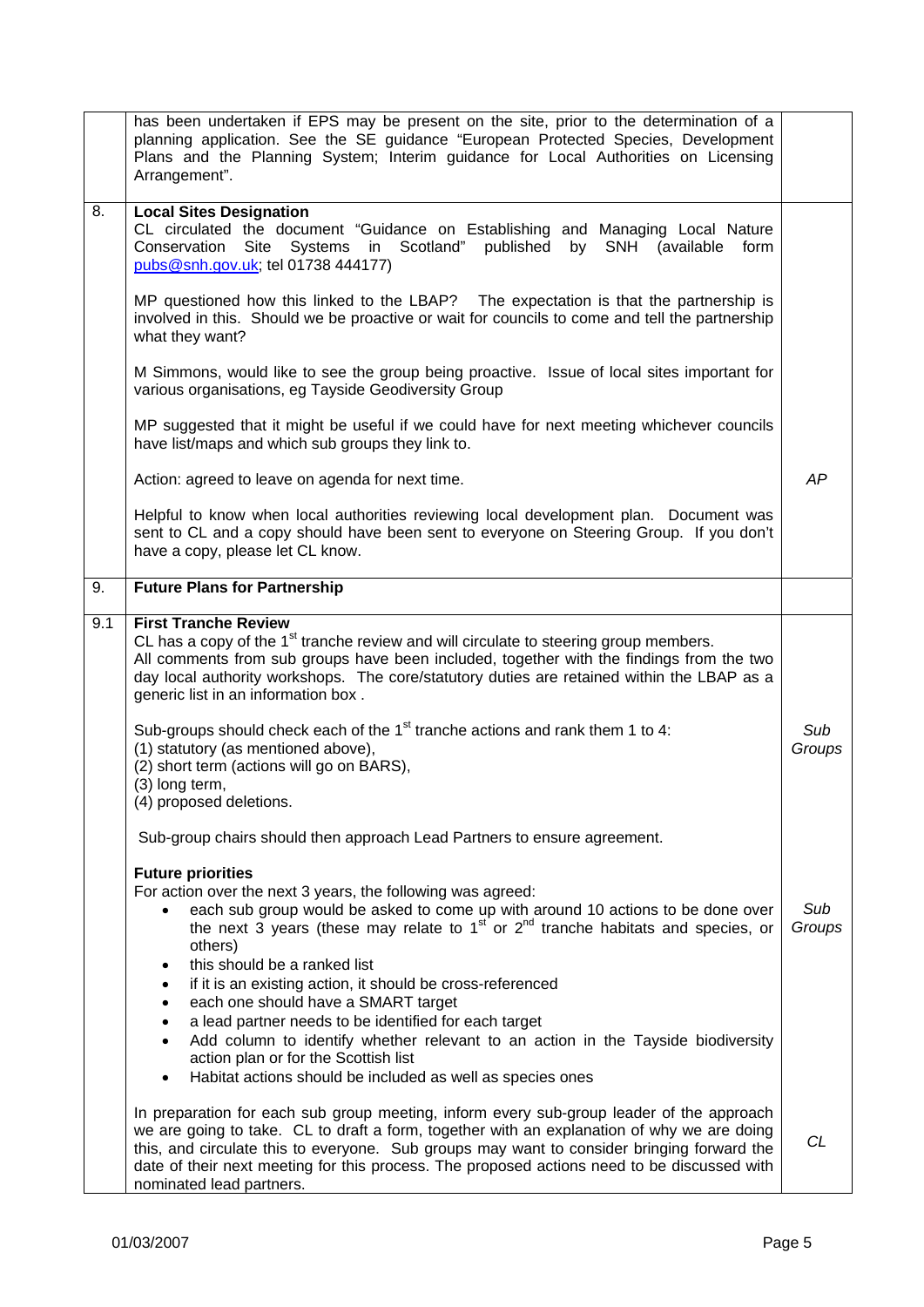|     | The Urban Group are holding their meeting next week therefore they can pilot this and report<br>on how the process has gone.                                                                                                                                                                                                                                                                                                                                                                                                                                                                                                                   | ΑA        |
|-----|------------------------------------------------------------------------------------------------------------------------------------------------------------------------------------------------------------------------------------------------------------------------------------------------------------------------------------------------------------------------------------------------------------------------------------------------------------------------------------------------------------------------------------------------------------------------------------------------------------------------------------------------|-----------|
|     | CW has already done some preliminary work in looking at species which individual sub<br>groups could target/focus. Came up list of 7 species - red squirrel, water vole, corn bunting,<br>grey partridge, tree/house sparrow, alien species, swifts/swallows - things that can link in<br>with local people. It was agreed that it would be useful to consider this. CW to provide a<br>summary of this work and circulate for sub group leaders who are drawing up their priority 10                                                                                                                                                          | CW        |
|     | actions.<br>The Business Plan should include that we will focus on a number of species and habitat<br>actions over next 3 years and define the process which we will use.                                                                                                                                                                                                                                                                                                                                                                                                                                                                      | BH        |
| 9.2 | <b>Second Tranche Plans</b>                                                                                                                                                                                                                                                                                                                                                                                                                                                                                                                                                                                                                    |           |
|     | There was a discussion on the importance of $2^{nd}$ tranche plans. Many are completely, or<br>almost ready. Thos who been working on these plans should have their work recognised;<br>also, once 2 <sup>nd</sup> tranche HAPs and SAPs are opublished, activities relating to the respective<br>habitats and species will be eligible for TBAF funding. Some new actions may come out of<br>this process and some of these habitats and species may end up with actions on the lists of<br>10. We need to complete this list, not put together any more HAPs and SAPs unless these<br>are the priority actions identified by the sub groups. |           |
|     | At the next meeting, we say which ones have HAPS and SAPS finalised, and are to be<br>adopted by the partnership.                                                                                                                                                                                                                                                                                                                                                                                                                                                                                                                              |           |
|     | Action: CL to give sub group leaders to mid-July 2006 to finalise. CL to send completed<br>ones to sub group leaders (and to liaise with lead partners) and let Steering Group have list<br>of final plans for adoption at the next meeting on 25 August 2006. (Steering group members                                                                                                                                                                                                                                                                                                                                                         | <b>CL</b> |
|     | will require these a few days before the meeting to comment on them) (Copy CW into this)<br>Add to Agenda for next meeting 'Further action plans $(2^{nd}$ tranche plans – adoption)                                                                                                                                                                                                                                                                                                                                                                                                                                                           | AP        |
| 9.3 | <b>Business Plan 2007 - 10</b>                                                                                                                                                                                                                                                                                                                                                                                                                                                                                                                                                                                                                 |           |
|     | B Harris has redrafted the business plan and each of 3 local authorities will go to their<br>committees to seek funding for partnership for next 3 years.                                                                                                                                                                                                                                                                                                                                                                                                                                                                                      |           |
|     | Funding approved by Angus on 8 June 2006                                                                                                                                                                                                                                                                                                                                                                                                                                                                                                                                                                                                       |           |
|     | Once all local authorities have agreed, we can then apply to SNH for the 35% grant.                                                                                                                                                                                                                                                                                                                                                                                                                                                                                                                                                            |           |
| 10  | <b>AOCB</b><br>M Strachan asked if there was any update on flood prevention work? DF suggested he<br>contact Graham Esson.                                                                                                                                                                                                                                                                                                                                                                                                                                                                                                                     |           |
|     | The deadline for the SNH Public Consultation on "Scotland's Species - a Framework for<br>Action" is 30 June 2006. A number of LBAP Partnerships are responding individually, in<br>addition to Partner's own responses via their organisation. It is also proposed that a generic<br>response will be prepared by the LBAP Officers' Network.                                                                                                                                                                                                                                                                                                  |           |
| 11  | <b>Dates of Future Meetings</b>                                                                                                                                                                                                                                                                                                                                                                                                                                                                                                                                                                                                                |           |
|     | <b>Steering Group</b><br>Fri 25 August 2006, 10am at Perth & Kinross Council. DF has booked Rooms 12 & 13 in<br>Pullar House, but unfortunately he will be unable to attend.                                                                                                                                                                                                                                                                                                                                                                                                                                                                   |           |
|     | Friday 1 December 2006, 10am, Angus Council, Forfar, PC to arrange meeting room.                                                                                                                                                                                                                                                                                                                                                                                                                                                                                                                                                               | PС        |
|     |                                                                                                                                                                                                                                                                                                                                                                                                                                                                                                                                                                                                                                                |           |
|     | <b>Management Team</b><br>Thursday 17 August 2006, Room 810, Webster Building, Perth College - CL will be on leave                                                                                                                                                                                                                                                                                                                                                                                                                                                                                                                             |           |